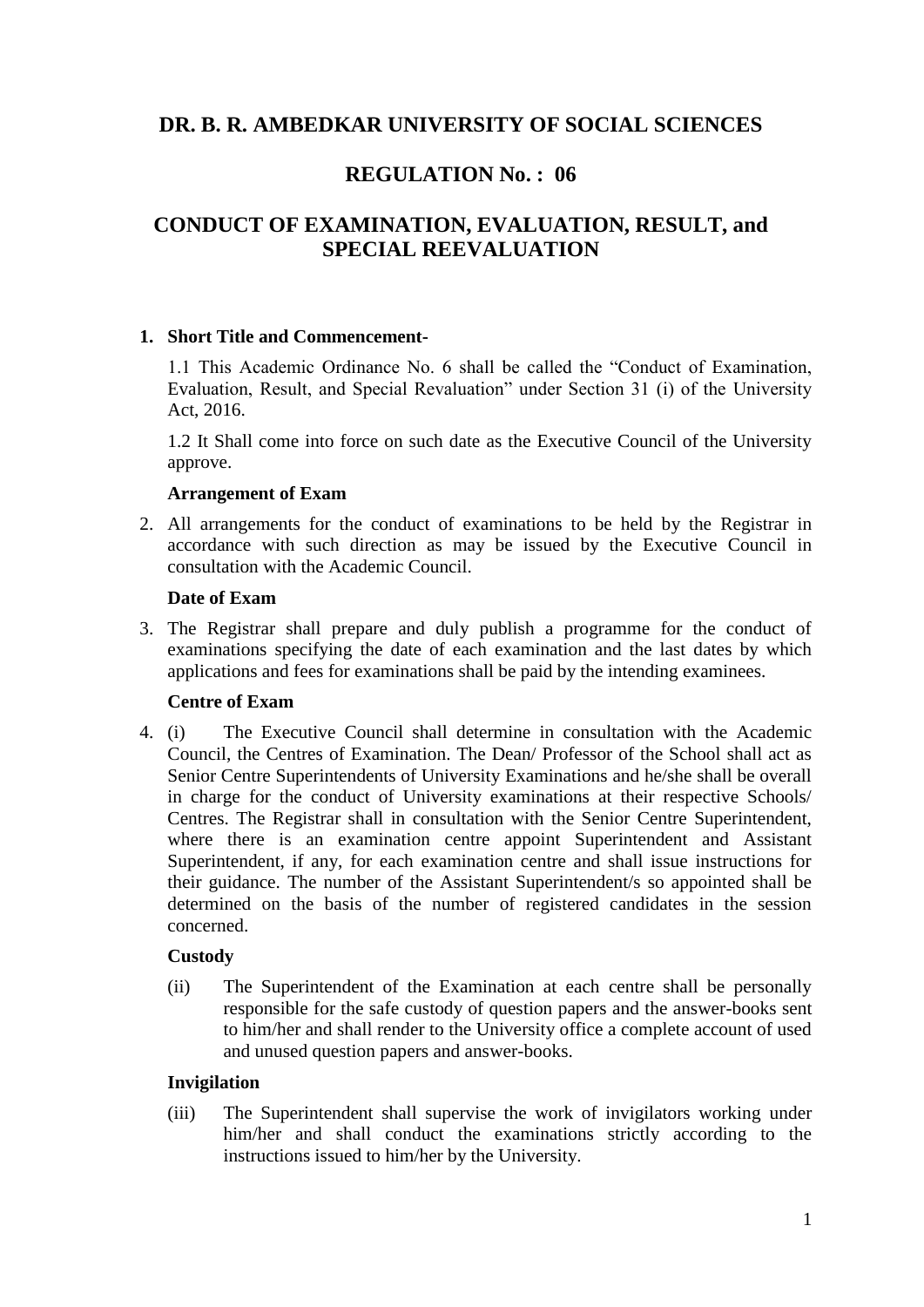## **Conduct of Exam & Expenses**

(iv) The Superintendent of the Examination shall, wherever necessary send a confidential Report to the Registrar about the conduct of examination, mentioning therein the performance of the invigilators and the general behavior of the examinees. He shall send a daily report on the number of examinees attending each of the examinations, absentee roll numbers and such other information relating to the examinations being held at the Centre as may be considered necessary, along with any other matter which he thinks fit to be brought to the notice of the University.

He shall also be responsible for maintenance and submission to the Registrar of the University, of the account of advance money received and expenditure incurred in connection with the conduct of the examinations.

## **Expulsion**

- (v) The Superintendent of the Examination shall have the power to expel an examinee, from examinations on subsequent examination days; on any of the following grounds:-
	- (a) That the examinee created a nuisance or serious disturbance at the examination centre.
	- (b) That the examinee showed a seriously aggressive attitude towards an invigilator or a member of the staff entrusted with the examination work.
	- (c) If necessary, the Superintendent may get police assistance. Where a candidate is expelled, the Registrar shall be informed immediately.

#### **Invigilators**

(vi) Unless otherwise directed, only teachers/ research staff of Schools, University Teaching Departments and School of Studies shall be appointed as invigilators by the Superintendents.

## **Verification**

5. It shall be the duty of the Superintendents to ensure that an examinee is the same person who had filled in the form for appearing in the examination, by way of checking the photograph, pasted on the form in case of ex-student and supplementary/ ATKT , candidates, the signature. It shall be the duty of the Superintendent of the Examination to see that on each day on which a candidate appears in the examination his/her signature is obtained on the form and to make sure that it tallies with the one already on it.

#### **Change of Exam Centre**

6. The University may change the examination centre of the examinees irrespective of a School to which they belong anytime it deems proper without assigning any reason.

#### **Amanuensis**

7. The Senior Centre Superintendent may on the recommendation of the Superintendent of the Examination appoint an amanuensis to write down dictation pertaining to answers to questions at the examination on behalf of the examinee who is unable to write himself/herself on account of Physical disability. The Dean, shall allow an amanuensis only on production of medical certificate of the competent medical officer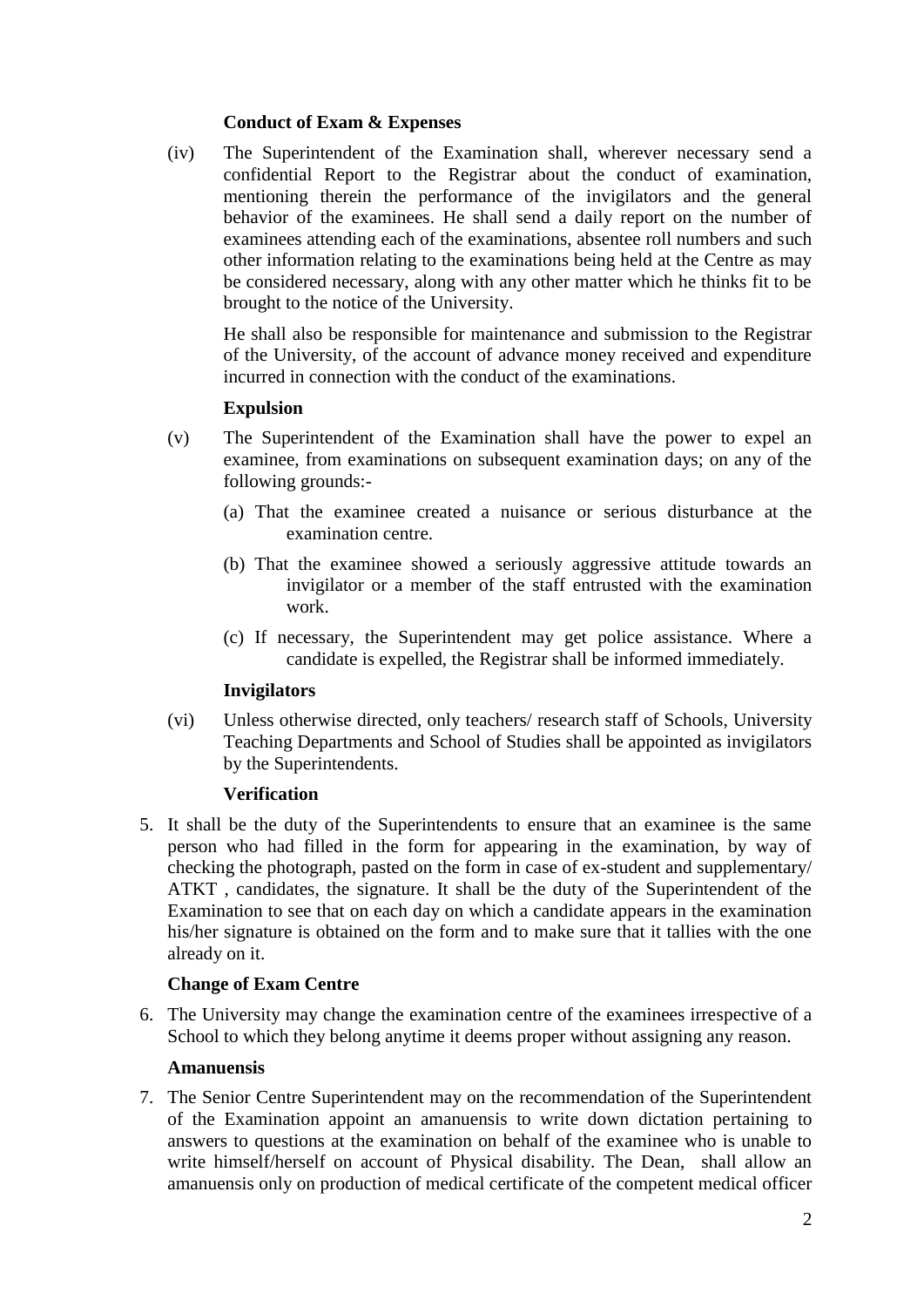of Govt. Hospital and of the fact that the amanuensis possesses lower educational qualification than that of the examinee.

## **Inspectors**

8. The University may from time to time appoint Inspectors or Board of Inspectors to see that the conduct of the examination is strictly according to the rules and procedure laid down. Each Inspector so appointed shall have the powers of a Centre Superintendent. In the event of the Inspector pointing out serious breach of rules or as Procedure the **Vice Chancellor** may take such action/may be necessary including post-ponement or cancellation, wholly or in part of the examination at the Centre, and if any action is taken, a report of the action taken shall be made to the Executive Council at its next meeting.

## **Cancel Exam**

9. The Executive Council may cancel an examination at all centres if it is satisfied that there has been a leakage of question papers or any other irregularity which warrants such a step.

## **General Instructions**

10. The Executive Council may issue such general instruction, for the guidance of the Examiners, Centre Superintendents, Tabulators, Collators, as it considers necessary for the proper discharge of their duties.

## **Rules to Conduct Examination**

11. Subject to the Provisions of this Regulation the Executive Council may from time to time make, after or modify rules and procedure about the conduct of examinations.

## **Result Committee**

- 12. (1) The Results Committee for each of the Faculties will be constituted by the Academic Council:
	- (2) The Results Committee shall consist of the following:
		- i) Dean of the School Concerned Chairman
		- (ii) One Chairman Board of Studies- Member
		- (iii) One of the Tabulators coordinators if any for the examination of the results of which are to be considered by the Committee Or one Professor. Member
		- (iv) Registrar- Member Secretary.
	- (3) Three members shall form the Quorum.
	- (4) The term of the Results Committee shall be of one academic year.

## **Functions of Result Committee**

- (5) The functions of the Results Committee shall be as follows:-
- i) To scrutinise and pass the results of the Examinations conducted by the University after satisfying itself that the results on the whole and in various subjects are in conformity with the usual standards and to recommend to the **Vice Chancellor** the action to be taken in any case where the result is unbalanced.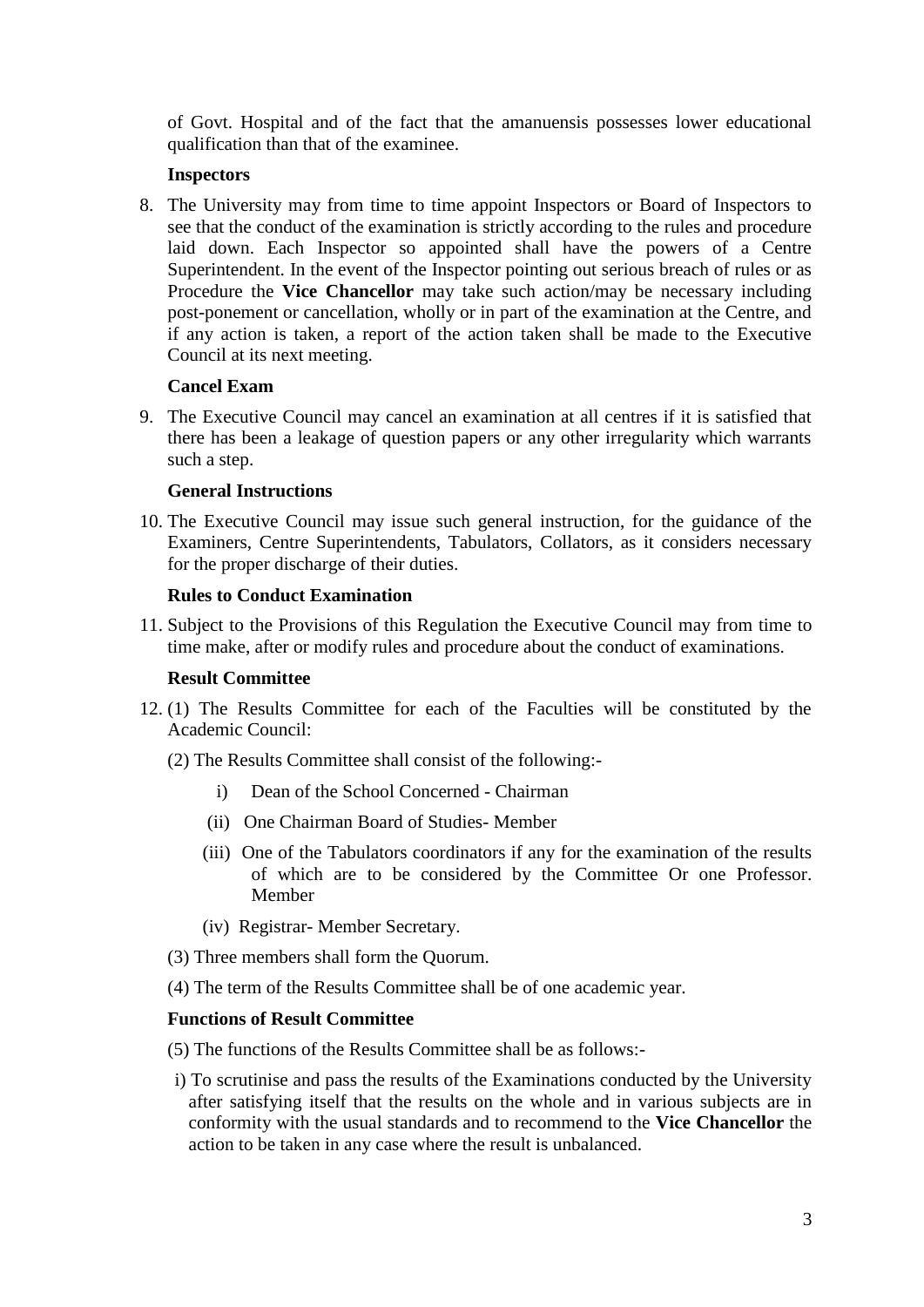- (ii) To scrutinise complaints against question papers, evaluation of answer books and to take necessary action.
- (iii) To decide cases of candidates who answered wrong paper;
- (iv) To decide cases of candidates whose answer books were lost in transit;
- (v) To exercise such other powers as the Academic Council may delegate to it from time to time.
- (vi) To decide cases of mistakes made by the paper-setters, Moderators, Examiners, Invigilators, Superintendents of the examination Centres, Tabulators, Collators, coordinators and any other person concerned with the examinations whose cases are referred to the Committee.
- (vii) If the results of any examination disclose understandable divergence in the marks of the candidates in any subject or divergence in the marks in any paper or subject among the candidates of the Schools or the University Teaching Departments, the Committee may investigate into the case of such divergence. The Committee may itself scrutinise the answer books or may order their scrutiny by other person, and may also call an explanation from the examiner concerned for the divergence of marks.

If after the investigation the Committee is of the opinion that such divergence may be due to leakage of paper, personal favouritism or animosity, it may take such action as it deem fit including a revaluation of the answer books.

If leakage of Paper of favouritism or animosity in valuation of answer books by any examiner is proved, the Committee shall report the matter to the Executive Council which may take such action against the examiner as it thinks fit and may debar him from examiner ship permanently or a specific period.

## **Note for action**

Note:

(1) If any action is to be taken against any examiner/paper-setter/Moderator in cases of mistakes/omissions/negligence/leakage in papersetting/moderation/evaluation, the matter shall be referred to the Executive Council with the recommendations of the Results Committee.

(2) If any action is to be taken against Centre Superintendent/Assistant Superintendents/ invigilators, the matter shall be referred to the Executive Council directly by the **Vice Chancellor**.

#### **Tabulators**

13. The **Vice Chancellor** shall appoint two tabulators of two sets of tabulators for tabulating the results of the examination and collators as necessary and he may issue general Instructions for the guidance of tabulators in preparing the results of the examination.

Provided that with the previous approval of the Executive council the results of examination may be got prepared by computer for which purpose a set of two checkers for each examination shall be appointed.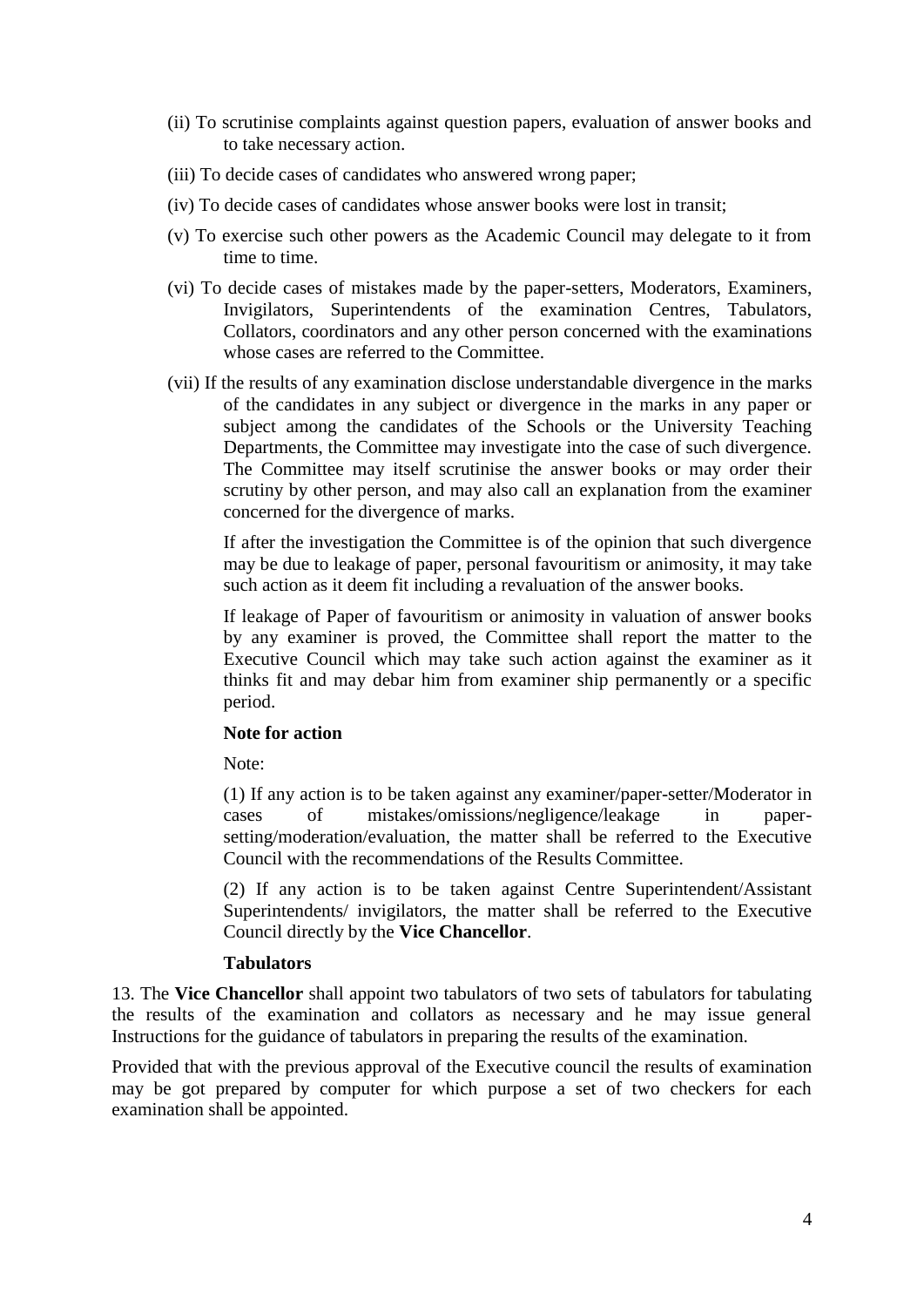## **Student's Communication**

14. If a candidate has any communication to make on the subject of his/her examination paper; it shall be made in writing to the Registrar direct.

## **Preferential Treatment**

15. Any attempt made by or on behalf of a candidate to secure preferential treatment in the matter of his/her examination shall be reported to the Registrar who shall place the matter before the Executive Council.

## **Disposal of Result**

16. Except as otherwise decided by the Executive Council the examination answer-books and the documents regarding the marks obtained by the examinees, except the tabulated results, shall be destroyed or otherwise disposed of after 6 months from the date of the declaration of the results.

## **Publishing Results**

17. The Executive Council may, by a resolution, authorise the Registrar to publish the results of the University examinations as passed by the Results Committee on the notice board of the Office of the University. The results, when published, shall simultaneously be communicated to the Dean of School concerned.

If any Clerical error or errors in the process of calculation or computerisation is discovered in the results so declared, the **Vice Chancellor** shall have the power to rectify the same.

## **Remuneration**

18. The remuneration of the Examiners, Superintendents, Assistant Superintendents, and Invigilators, Tabulators and Collators and the deductions to be made in remuneration for errors noticed shall be as given in the Appendix.

## **When to leave Exam Hall**

19. No examinee shall leave the examination hall within one hour of the start of the examination for any purpose whatsoever and no candidate shall be permitted to appear for the examination after half an hour of its commencement.

## **Examinee's record for leaving hall**

20. Examinees desirous of leaving the examination hall temporarily shall be permitted to do so for a maximum period of 5 minutes. The absence shall be recorded and if the examinee fails to return within this limit of 5 minutes, he/she shall not be permitted to enter the examination hall, unless he/she gives convincing explanation.

## **Warning for talk**

21. A candidate found talking during the examination hours shall be warned not to do so. If the candidate continues talking inspite of the warning by the invigilators the answerbook of such examinee shall be withdrawn and a second answer book supplied. Only the second answer book shall be sent for valuation. The first answerbook shall be cancelled and sent to the Registrar, by the Superintendent.

## **Unfair means use & committee**

22. The Superintendent of an examination centre shall take action against an examinee who is found using or attempting to use unfair means in the examination hall or with in the premises of the examination centre during the hours of examination, in the following manner :-(i) The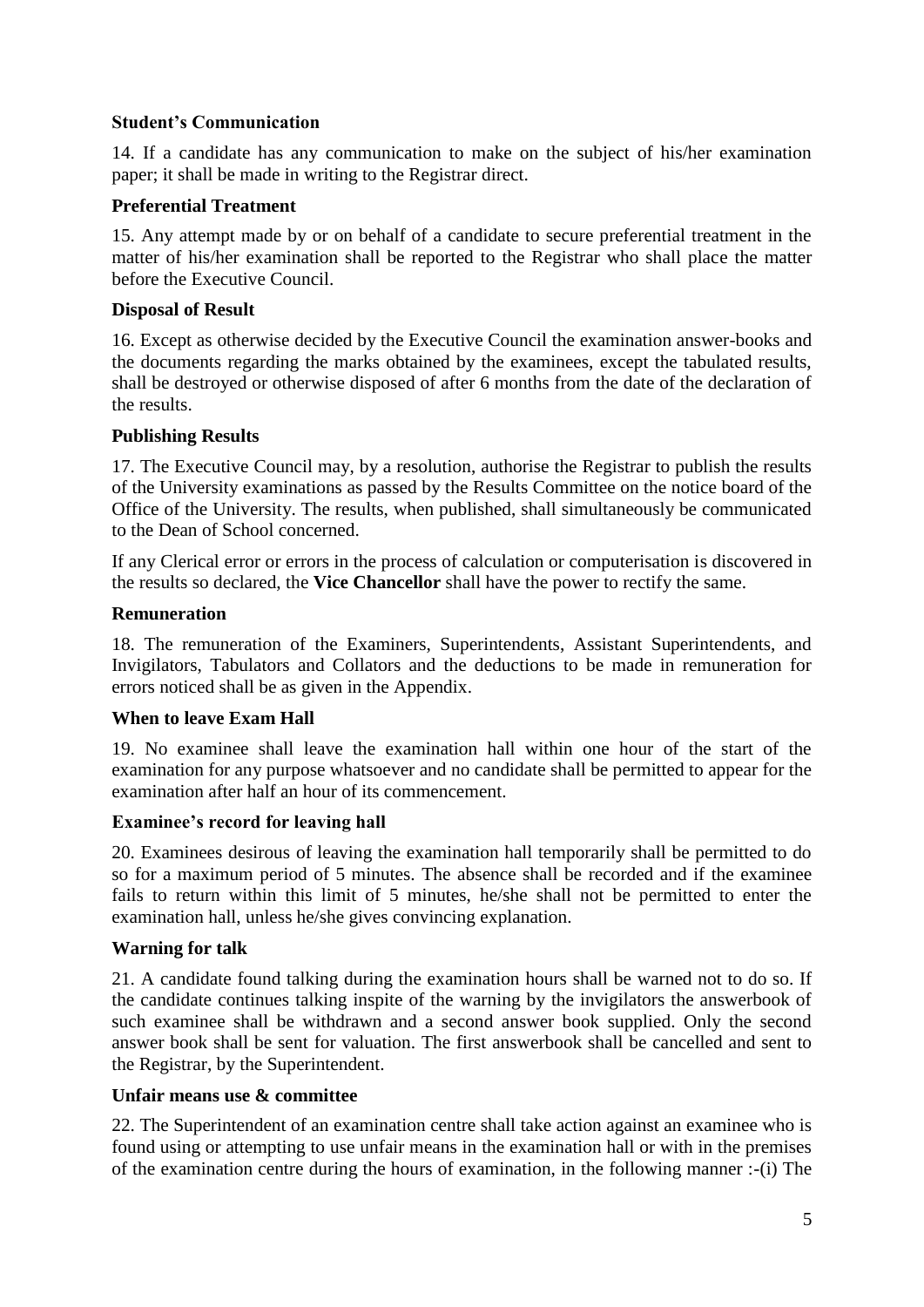examinee shall be called upon to surrender all the objectionable material found in his or her possession including the answer book and a memorandum shall be prepared with date and time.

(ii) The statement of the examinee and the invigilator shall be recorded.

(iii) The examinee shall be issued a fresh answer book marked `Duplicate-Using Unfair Mean's to attempt answers-within the remaining time prescribed for the examination.

(iv) All the material so collected and the entire evidence along with the statement of the examinee and the answer books duly initialled shall be forwarded to the Registrar by name, in a separate confidential sealed registered packet marked "Unfair Means" along with the observations of the Superintendent.

(v) The material so collected from the examinee together with both the answer books viz, the answer book collected while using unfair means and the other supplied afterwards, will be sent to an expert in the subject appointed by the **Vice Chancellor** for assessing both the answer books separately and to report if the examinee has actually used unfair means in view of the material collected.

(vi) The cases of the use of unfair means at the examination as reported by the centre supdt. along with the report of the examiner shall be examined by a committee to be appointed by the executive council every year.

## **Committee Members**

The Committee shall consist of :-

(a) One member of the Executive Council, one of the Deans of Faculties and one teacher who is a member of the Academic Council nominated by the executive council.

(b) One student who in the academic session immediately preceding was member of any Board of study, nominated by the **Vice Chancellor**

(c) Registrar (Member Secretary) or his nominee not below the rank of Deputy Registrar or Associate Professor.

The Executive Council shall appoint one of the members included under (a) to be a Chairman of the Committee.

(vii) The Committee shall after examining the case, decide the action to be taken in each case and report to the Executive Council all cases of the use of unfair means together with the decision of the Committee in each case.

(viii) Teacher and staff posted at examination centres who are found to be abetting in the use of un-fairmeans to the examiners should be proceeded for panel action under the relevant laws.

## **SPECIAL REVALUATION**

## **External Examiner**

23. (1) Whenever the Vice Chancellor is of the opinion that a situation has arisen including challenge of the valuation by more than 50 % of the examinees, a special revaluation of the answer books of paper/s (Maximum upto three papers) is necessary, he/she may direct the Registrar to depute an External Examiner (other than the one who initially valued it) from a place out-side the university for Special Re-valuation.

## **Find Marks**

(2) Marks awarded in the paper by the external examiner shall be final and binding.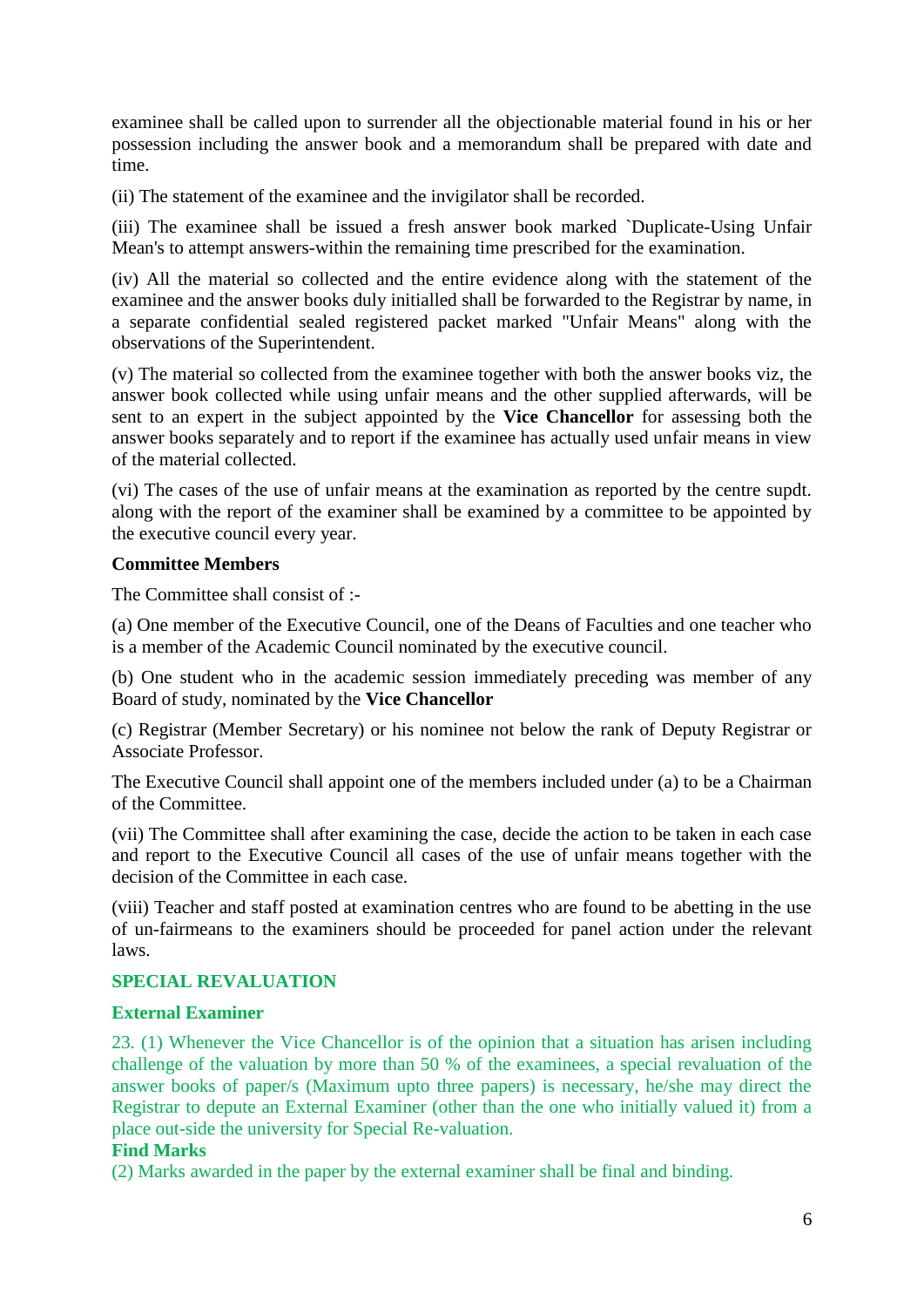## **24. Types of Examinations :** The Examinations shall be of the following types:

## **Pre-final**

#### **24.1 Pre-final Examinations:**

- (I) Mid-term Examination
- (II) Practical/lab/viva-voice
- (III) Assignment

#### **Semester Final**

#### **24.2 Semester final Examinations**

## **24.3 Entrance Examination for Admissions**

#### **24.4 Other Examinations:**

**Period of Mid-Term Exam Preliminary Exam**

(i). Preliminary Examinations

## **Make up Examinations**

- (ii) Make-up Examinations
- (iii) Any other type of Examinations as may be prescribed by the Academic Council from time to time.

## **25. Evaluation System**

## **Weight age**

25.1 The weightage given to different Examinations of different types of courses will be as follows:

| mination          |           | Course without | Course    | with   | Course    | with |
|-------------------|-----------|----------------|-----------|--------|-----------|------|
|                   | practical |                | practical |        | practical |      |
|                   |           |                |           |        | only      |      |
| Mid-Term          |           | 20%            |           | 20%    |           |      |
| <b>Assignment</b> |           | 10%            |           | $-10%$ |           | 20%  |
| <b>Seminar</b>    |           | 10%            |           | 10%    |           | 10%  |
| <b>Practical</b>  |           |                |           | 10%    |           | 70%  |
| <b>Final</b>      |           | 60%            |           | 50%    |           |      |

## **Tests**

25.2 In addition, the Instructor in-charge of a particular course may hold a number of different kinds of tests during the Semester.

## **Period of Mid-term Exam**

25.3 The Mid-term Examination shall be generally of one hour and shall be held nearly in the middle of a Semester. The date of holding this Examination shall be announced by the Instructor in advance. It consists of objective questions of 10 % marks and subjective questions of 10 % marks. The midterm examination and practical examination shall be conducted by the Course Instructor and evaluation shall be done by the concerned Instructor and/or other teachers assigned by the Competent Authority.

### **Assignment & Seminar**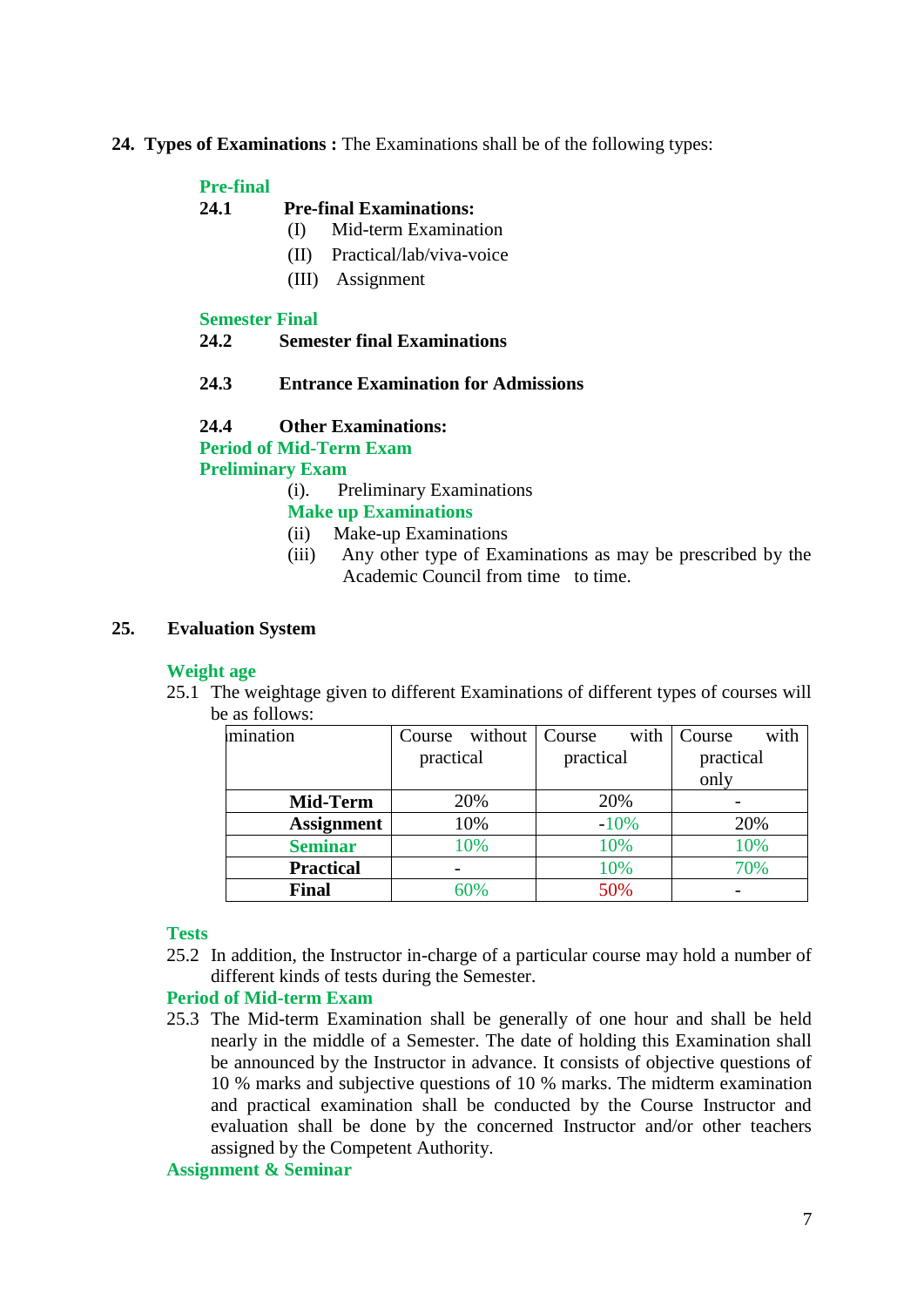25.4 Assignments including Seminar shall be of 10 % Marks for courses without Practical and 20 % marks for courses with practical only.

## **Assessment of Evaluation**

25.5 Practical shall be of 10% marks for courses with practical and 70% marks for courses with practical only, which can be written or assessment and evaluation as prescribed.

## **Courses with or without practical**

25.6 Final Paper shall be of 60% Marks for Course without practical and 50 % marks for the courses with practical classes for both. There shall be no Final paper for Course with practical only.

#### **Special Type of Courses**

25.7 There shall be no written Semester final Examination in purely laboratory type course and courses of special type like PCP, Project, Seminar, Special Problem, Clinical Practice, NSS and the like. For such courses, distribution of marks will be decided by the Instructor with the approval of The Dean concerned.

#### **Marks**

25.8 No change in the distribution of marks would be permissible without prior approval of the Dean concerned.

# **26. Evaluation of Lab/Practical/Viva-voce Examinations**

## **When to hold other exams**

All final practical & Viva-voce Examinations shall be finished one week before the commencement of Semester Final Examinations. The make-up of Final Lab./Practical/Vivavoce shall be completed before the start of Semester final Examinations subject to Regulations on make-up for final Examinations.

## **27. Semester Final Theory Examinations**

#### **Date of Semester Final Exam**

27.1 The Semester final Examination shall be held on the dates notified by the Registrar.

#### **Education Tour**

27.2 Academic programmes, Seminars etc., the educational tours may be organized in such a way that it should not disturb the academic programme, i.e. advisement, registration and Examination.

## **Academic Programme First**

27.3 The academic programme must always get preference over any programme including extra-curricular activities, tours, official meetings of the University in which Teaching and academic staff are also involved.

#### **28. Evaluation Procedure**

#### **Registrar's office**

28.1External Evaluation shall be done by the Registrar office.

#### **Setting Question Paper**

28.2 For each course offered in a semester, either fresh or repeat, question paper for final theory examination shall be set up by External Examiners duly appointed by the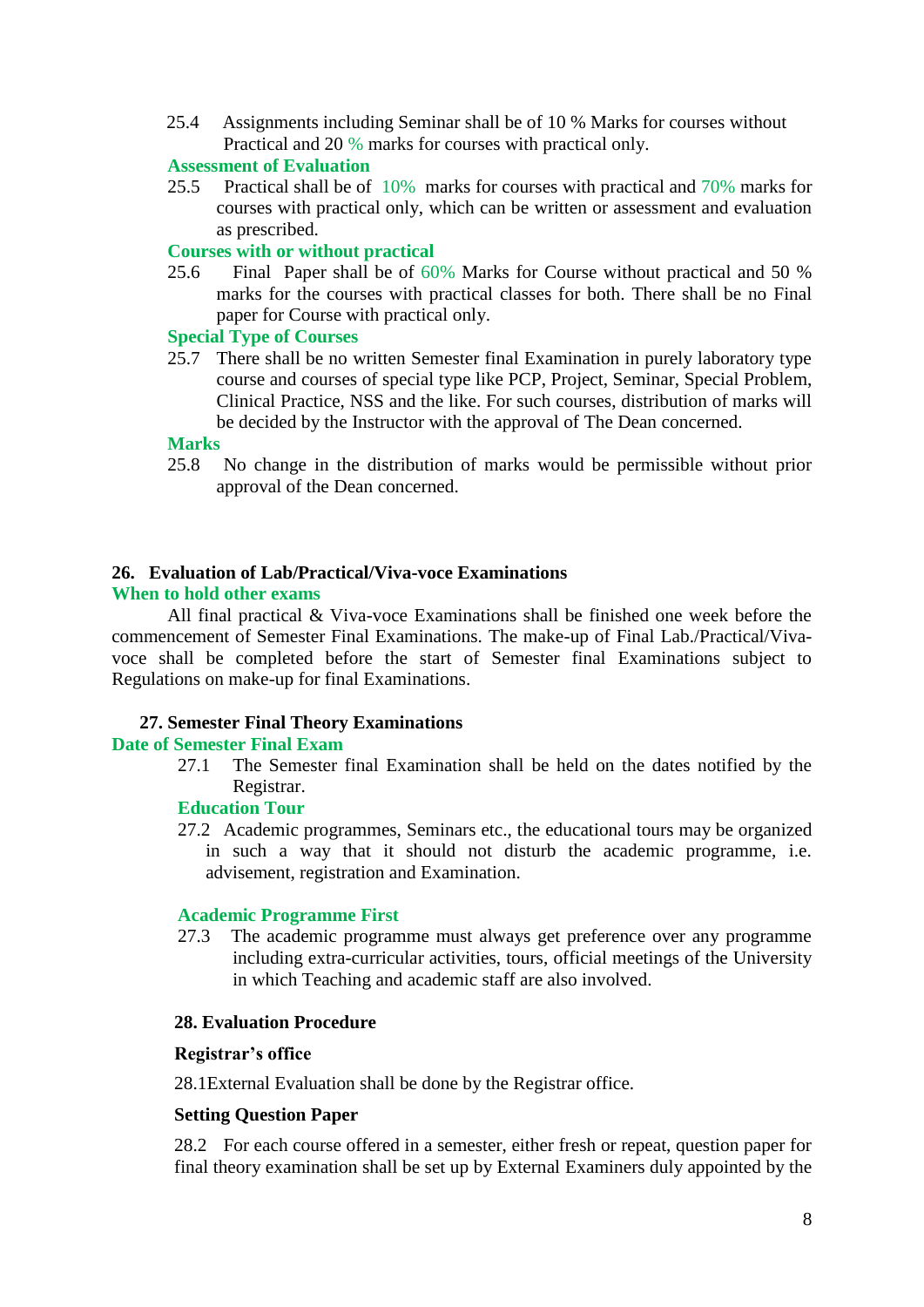Vice Chancellor from the panel of examiners who s hall be recommended by the Examination Committee of the Following member.

| 1. The Dean of the faculty | $\sim$ 100 $\mu$ | <b>Chairman</b> |
|----------------------------|------------------|-----------------|
| 2. The Chairman BOS        | $ -$             | Member          |

3. One Nominee of the Vice Chancellor - Member

from amongst the teacher of the

subject in the university.

- 28.3 Not more than 50% of the total question papers shall be set from out Side University in UG and 75% in PG as a whole.
- 28.4 The examination committee shall submit at base three names in its recommendation for each question papers. Out of which the VC shall appoint one paper setter.

## **Setting & Evaluating question papers**

28.3 The teacher Setting Papers Shall evaluate answer book also. In case, the Paper Setters are not available for Valuation, Registrar shall appoint another External Teacher as Examiner for valuation after taking approval from the Vice Chancellor from amogst the panel of evaluation prepared of the examination committee.

## **List of external examiners**

28.4 subject-wise Lists of External Examiners (three teacher along with their address, contact no) to set up question papers for final theory examination shall be submitted by the respective Examination committee of Schools in consultation with subject teachers.

## **Two set of question papers**

28.5 There shall be two sets of question papers and shall be marked as 'Set A' and 'Set B' respectively. The 'Set A' shall only be opened for conduct examination. The 'Set B" shall be used in case of any leakage or any other Problem.

## **Question Papers**

28.6 External Examiner after setting question paper shall send sealed envelopes containing hard and soft copies (CD) of question papers along with answer key of the objective questions in the sealed envelope to the Registrar. The question paper shall be printed & prepared confidentially by the Registrar from security press/security print as per practice & processor of confection printing adopted by the secondary Board of Examination of M.P. or Any other state university practice & processor.

## **Custody of question papers**

28.7 In case the question sent by the External Examiner is hand written, it shall be got typed in the Registrar's office for Final Examination and the typed question paper shall be kept in the custody of the Registrar.

## **In case question paper not received**

28.8 In case the question paper from Examiner is not received unit one week prior to the commencement of the final examination of the semester or due to any other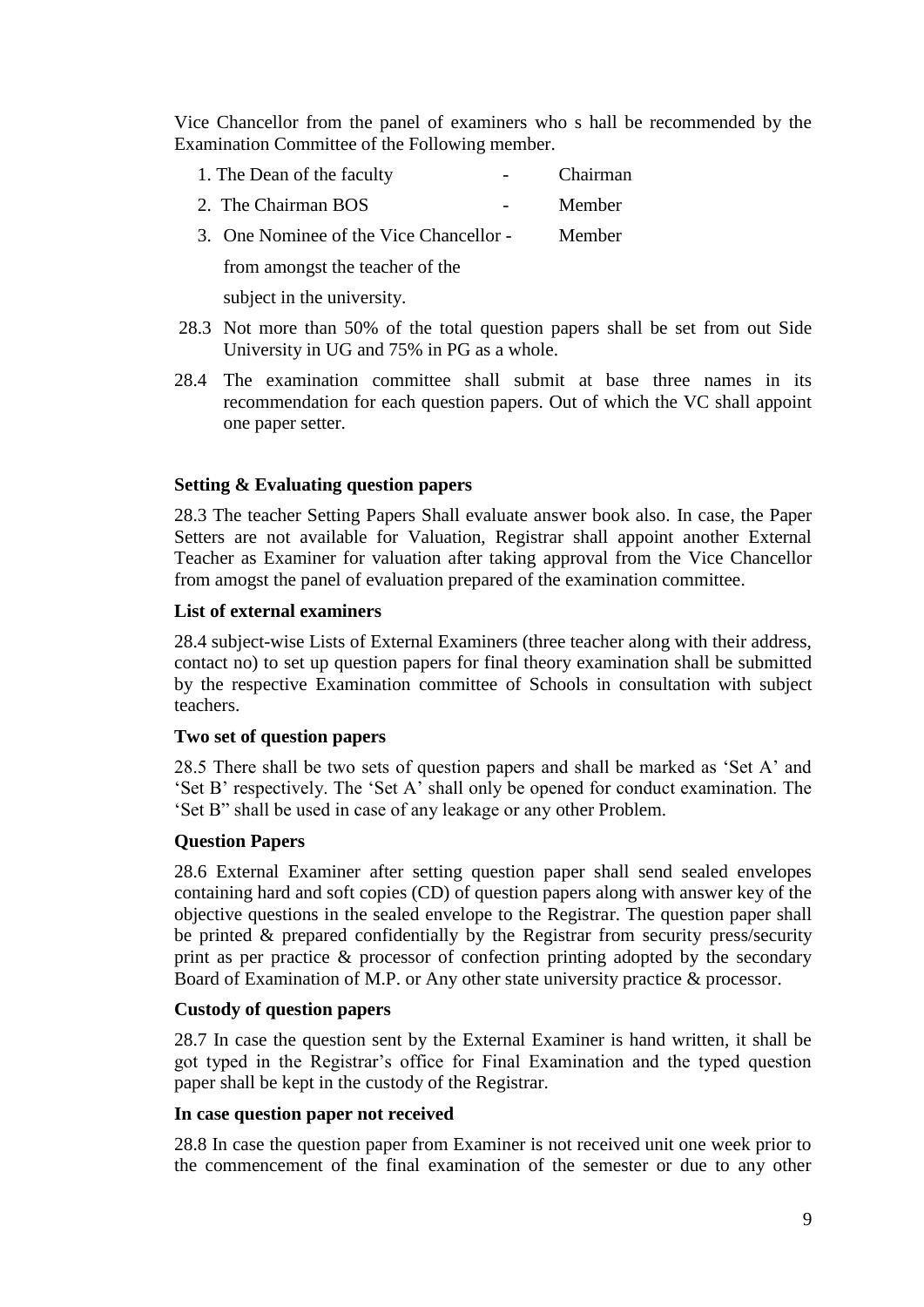exigency, the paper for final theory examination can be got set up by the teachers of the concerned department with the approval of Vice Chancellor.

## **when to send Final question paper to exam hall**

28.9 The final question paper shall be sent to the Examination Hall 15 minutes prior to the commencement of examination of concerned subject.

## **When to open question paper**

28.10 The question paper shall be opened 5 minutes before the Examination.

## **In case of challenge**

28.11 In case any question paper or part of a question is challenged by the examinee as out of the prescribed syllabus, the examination shall not be delayed or postponed or withheld but the same shall be referred to a committee constituted by the Registrar on due approval from the Vice Chancellor.

## **Answer books**

28.12 Immediately after completion of examination, all the answer books shall be collected and sealed by the Assistant Superintendent in the Examination Cell and the sealed envelopes/packets of answer books shall be handed over to the Registrar.

## **External Examiner to evaluate**

28.13 The Registrar shall call the duly appointed External Examiner for evaluation of the answer books at the earliest possible time.

## **Preparation of Award list**

28.14 External Examiners shall evaluate answer books and prepare the award lists in the Registrar's office, Though compntinzation at the university level ERP system or external agency if required so.

## **Result Sheet**

28.15 After evaluation, a final list of total marks external and internal (Midterm, Practical, Assignment) shall be got prepared by the Registrar's Office. Then the Result sheet,separately for each course, shall be prepared for submission to the Vice Chancellor by the Registrar for approval.

## **Performance Report Card**

28.16 From the approved and declared Subject \_wise list of Final result list Performance Report Card of the students shall be prepared in the Registrar's Office and shall be issued to Students, Dean of concerning School and the original shall be retained and recorded by the Registrar's Office.

# **28. Remuneration to EVALUATORS**

## **Set up question paper**

28.1 Remuneration for setting up question papers will be Rs. 1500 per Question Paper of a course (two sets).

## **Evaluate Answer books**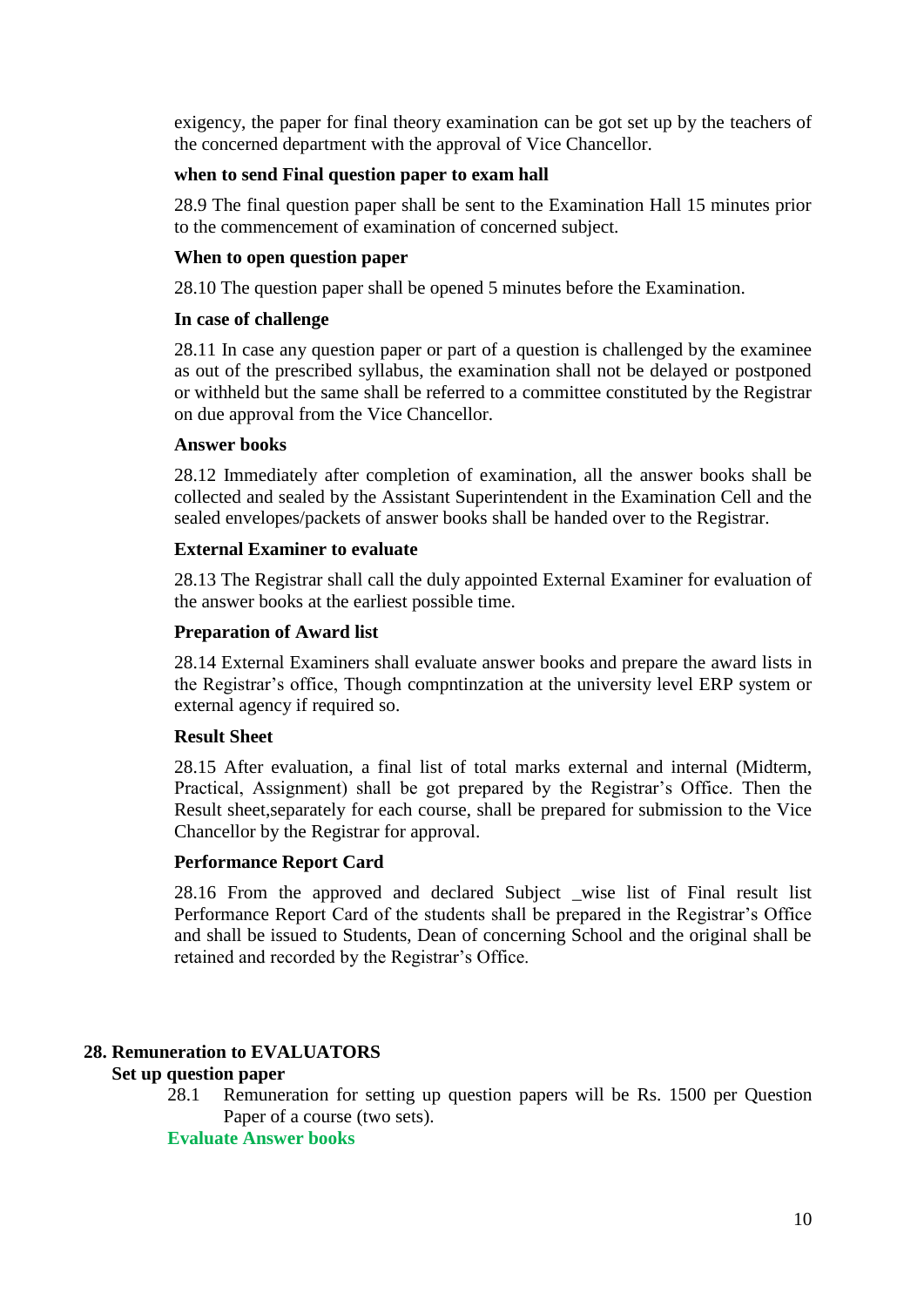28.2 The Remuneration to External Examiners for evaluation of answer books will be Rs. 20 per Answer book with the minimum of Rs. 500 per Course to External Examiner.

## **Postal Charges**

28.3 In addition, actual registered post/speed post charges for mailing of Question Paper will be paid to External Examiner. For this purpose, the Remuneration Bill Form to be submitted by the External Examiner is given below.

## **Travelling allowance**

28.4 The External Examiner invited for marking Answer books will be eligible for Travelling Allowance as per University rules.

## **Internal Expenses**

## 29**. Mid-term Evaluation of Performance**

Except Final Examination and All India Entrance, all other examinations mid term, assignments, seminars and practical shall be internal.

## **Course Incharge to conduct exam & evaluate**

The Course Incharge/ Instructor(s) concerned of the different courses/ papers shall conduct the examinations and valuation.

## **30. Evaluation and Grading and Significance of Credits**

## **Credit**

Each course offered in the University shall be given a certain number of credit hours in accordance with the amount of work which the student does in the class room, the laboratory and outside study.

**Course**

Each student shall be examined in every course from time throughout the Semester.

## **Convert merit into points**

While examining the students, the Instructor shall mark individual questions in numerical (no rounding off) and then convert the total number of marks obtained into points.

## **Points 100/10 cp=pxc**

The Credit Points obtained in course(s) will be calculated as under:

Points in a Course = Total marks obtained in a Course out of  $100 \div 10$ 

Credit Points in a Course = Points in Course  $\times$  Credits of the Course The significance of points for Undergraduate students shall be as follows:

| <b>Percentage of marks</b> | <b>Credit Points</b>     |
|----------------------------|--------------------------|
| 100                        | 10.00                    |
| 90 to bellow 100           | $9.00$ to bellow $10.00$ |
| 80 to bellow 90            | 8.00 to bellow 9.00      |
| 70 to bellow 80            | $7.00$ to bellow $8.00$  |
| 60 to bellow 70            | $6.00$ to bellow $7.00$  |
| 50 to bellow 60            | $5.00$ to bellow $6.00$  |
| Bellow 50 (fail)           | Bellow 5.00 (fail)       |
| Far Example                | 8.10                     |
| 80.95                      |                          |
| 57.25                      | 5.73                     |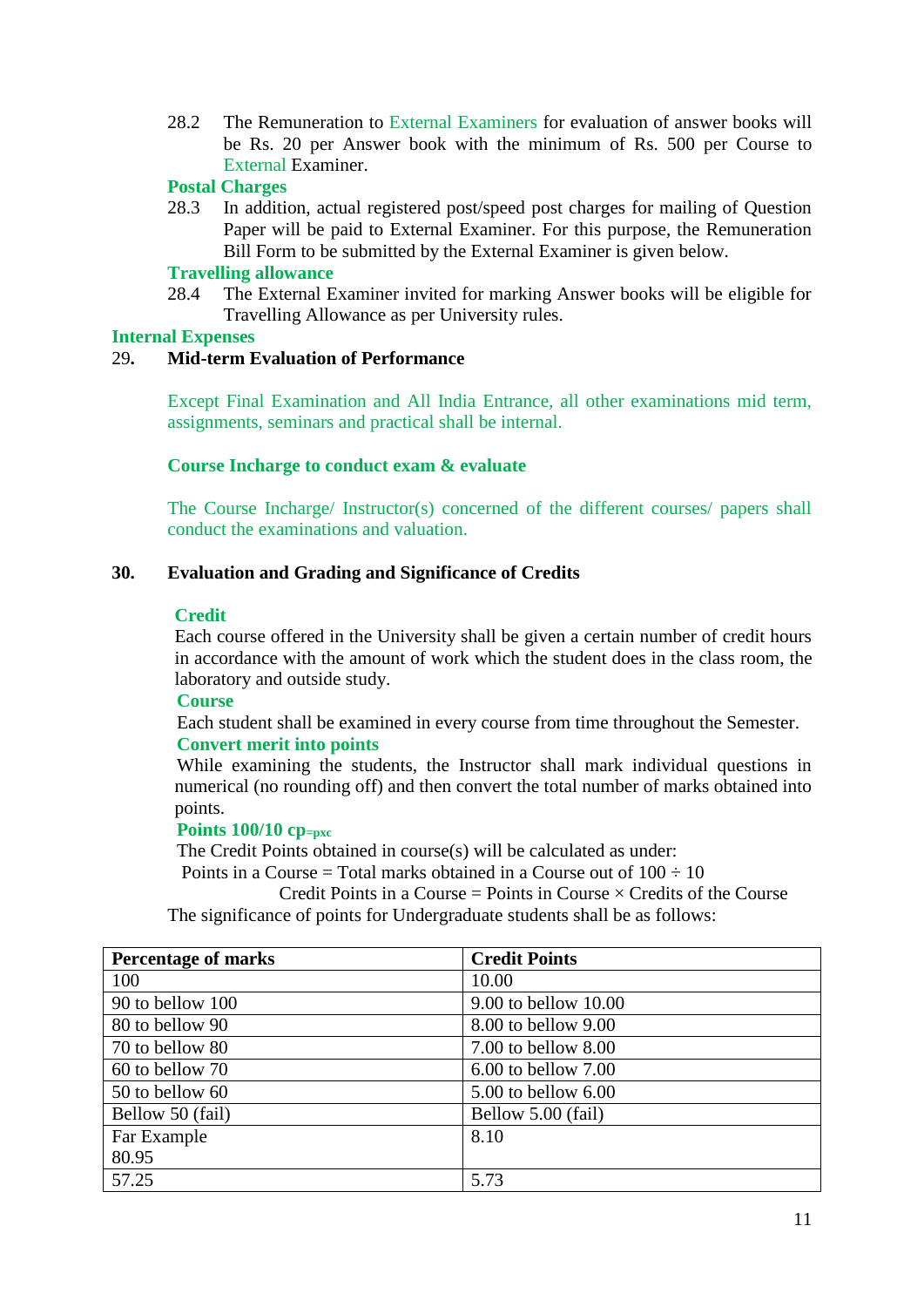| 57.24                                       |                |
|---------------------------------------------|----------------|
| Less than 75 (but shortage of attendance) * | Fail (F Grade) |

\* 15% attendance can be waved off by the Vice chancellor in special circumference.

### **Add marks make result**

After the marks obtained by a student at various Examinations held in a course during a Semester including Semester final Examinations marks are added up and the result is awarded.

## **No credit for F Grade**

No credit points shall be awarded for a course in which the student obtains 'F' grade.

## **F Grade to repeat**

The student shall be required to repeat all the courses in which he/she has obtained 'F' grade for successful completion of the degree programme.

## **Good Standing Credit Points**

Requirement of **GOOD STANDING for Graduation**: The minimum overall credit point average requirement shall be as prescribed from time to time by the Academic Council..

## **31. Computation of SGPA and CGPA**

The following shall be the procedure to compute the Semester Grade Point Average (SGPA) and Cumulative Grade Point Average (CGPA):

- i. The SGPA is the ratio of sum of the product of the number of credits with the grade points scored by a student in all the courses taken by a student and the sum of the number of credits of all the courses undergone by a student, i.e SGPA (Si) =  $\sum$ (Ci x Gi) /  $\sum$ Ci where Ci is the number of credits of the ith course and Gi is the grade point scored by the student in the ith course.
- **ii.** The CGPA is also calculated in the same manner taking into account all the courses undergone by a student over all the semesters of a programme, i.e. CGPA =  $\sum$ (Ci x Si) /  $\sum$  Ci where Si is the SGPA of the ith semester and Ci is the total number of credits in that semester.
- **iii.** The SGPA and CGPA shall be rounded off to 2 decimal points and reported in the transcripts. 8. Illustration of Computation of SGPA and CGPA and Format for Transcripts